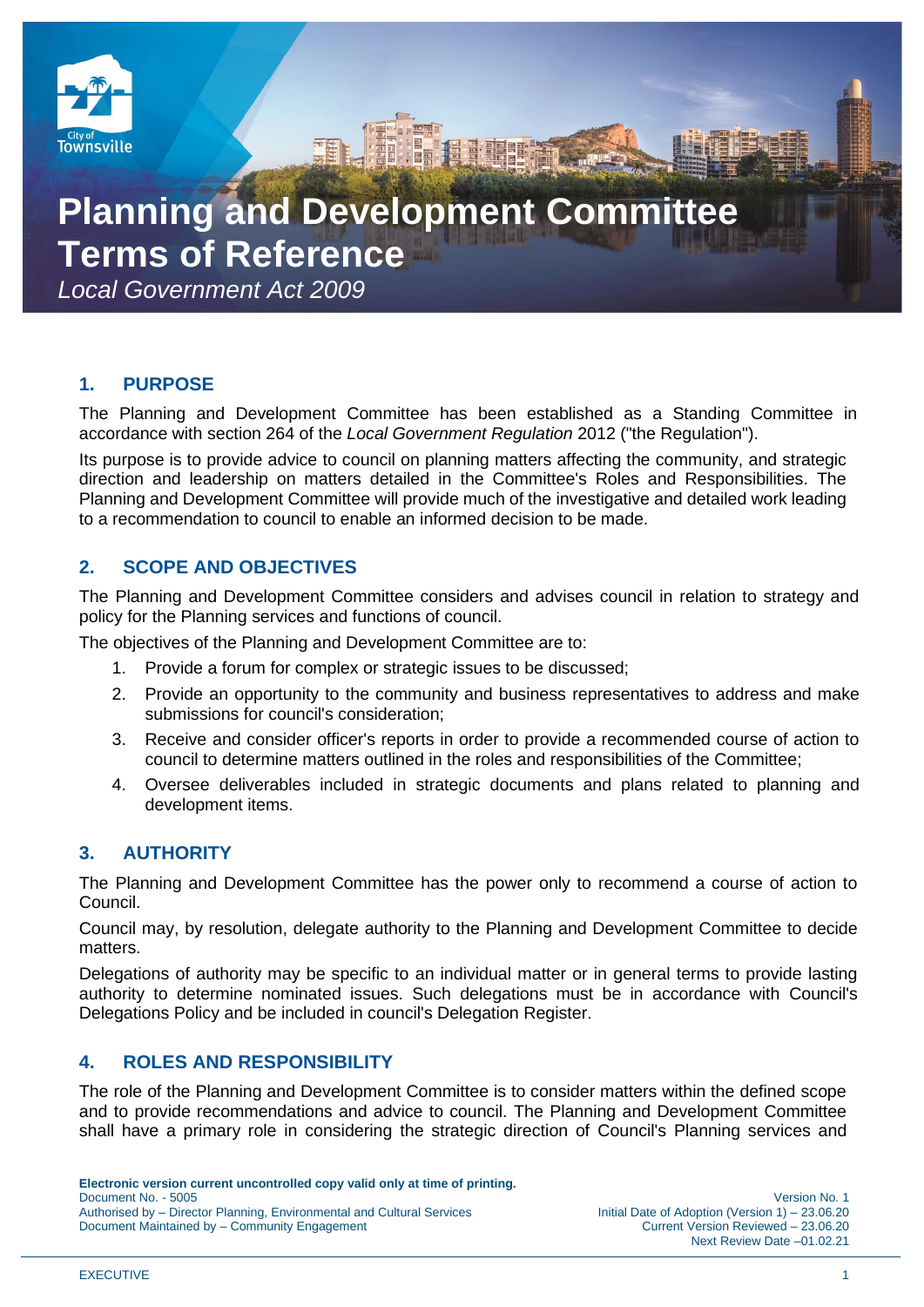functions and provide a monitoring role on the whole of council financial, asset and performance management.

The Committee is charged with considering matters relating to the following Services and Functions. Functions:

- Development Assessment
- Strategic Planning
- Infrastructure Planning
- Economic Development

Services:

- Assets and Hydraulics
- Statutory Planning and Building Control
- Urban Design
- Planning Scheme
- Heritage Planning
- Community and Stakeholder Engagement relating to the above
- Strategy and Policy (planning recommendations and innovations)

Council business referred to above will include such business as:

- Quarterly review of council's Planning services and functions progress and achievement towards council's Corporate Plan;
- Monthly review of council's Planning services and functions
- To report to council on a regular basis on the operations of council's Planning and services and functions;
- Review and streamline development assessment;
- Plan for the sustainable development of Townsville to ensure economic prosperity and maintain quality of life;
- Provide for a range of housing choices to cater for our diverse population;
- Collaborate with the business development industry to ensure the sustainable development of Townsville;
- Development and review of Strategic Planning documents and plans

# **5. MEMBERSHIP**

Membership of the Planning and Development Committee is in accordance with the resolution passed at the Post Election meeting of council held on 24 April 2020, being five Councillors and the Mayor. The Director Planning, Environmental and Cultural Services Division will also attend as adviser to the Committee.

Councillors will be appointed to the Committee for the term of the council unless otherwise removed by a resolution of council or acceptance of a resignation.

In the event of a Councillor resigning his/her position on the Committee, the Council will nominate a Councillor to fill the vacant position.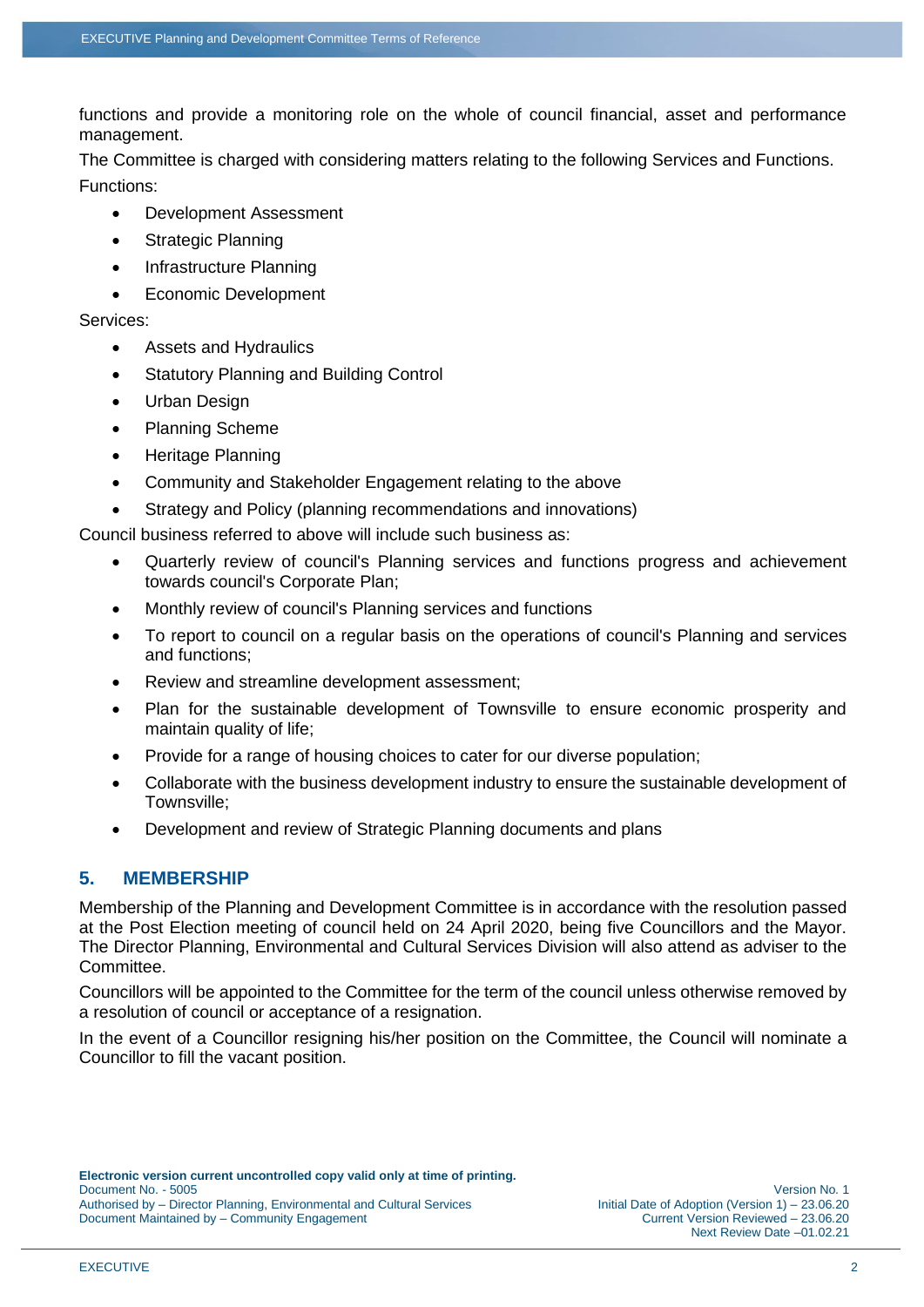## **5.1 APPOINTMENT OF CHAIRPERSON**

The Chairperson of the Planning and Development Committee shall be appointed by Council.

In the absence of the appointed Chairperson from a meeting, the meeting will be chaired by the Deputy Chairperson appointed by the Committee.

## **5.2 APPOINTMENT OF DEPUTY CHAIRPERSON**

The Deputy Chairperson of the Planning and Development Committee shall be appointed by the members of the Committee at the first meeting.

## **5.3 ROLE OF CHAIRPERSON**

The Chairperson becomes the spokesperson on behalf of council in discussing matters relating to the Planning and Development Committee with the community.

The role of Chairperson allows that Councillor to specialise in the areas relating to the Planning and Development Committee's responsible services and functions of Council.

The Chairperson will preside at the meeting and conduct the meeting as they see fit. If there is a dispute about meeting procedure reference will be made to the Townsville City Council's Code of Meeting Practice.

## **5.4 ROLE OF DEPUTY CHAIRPERSON**

The Deputy Chairperson will assume the roles and responsibilities of the Chairperson should the Chairperson be unable to fulfill their role.

#### **5.5 ROLE OF COMMITTEE MEMBERS**

The role of a Committee Member is to consider and make recommendations on matters relating to council achieving the goals for council's Planning services and functions, as outlined in Council's Corporate Plan, and considering the implementation of policies relating to Council's Corporate functions, while serving the overall public interest of the whole local government area.

#### **5.6 TERMS OF MEMBERSHIP**

- a) Representation:
	- The appointed Committee Members will be required to attend the meeting in person.
- b) Proxy:
	- A committee member may not award a Proxy Vote to another Committee member.
	- An Alternative Member may be appointed in accordance with S264 of the Regulations
- c) Sub-Committees:
	- The Planning and Development Committee can recommend the appointment of a Special committee should the need arise, and this may act as a sub-committee.
	- The Special Committee will be appointed by resolution at an Ordinary Council meeting in accordance with S264 of the Regulations

## **6. MEETINGS**

All meetings of the Planning and Development Committee shall be open to the public unless resolved by the Committee to be closed to the public for the purpose of discussing a matter deemed to be confidential in terms of S275 of the Regulation.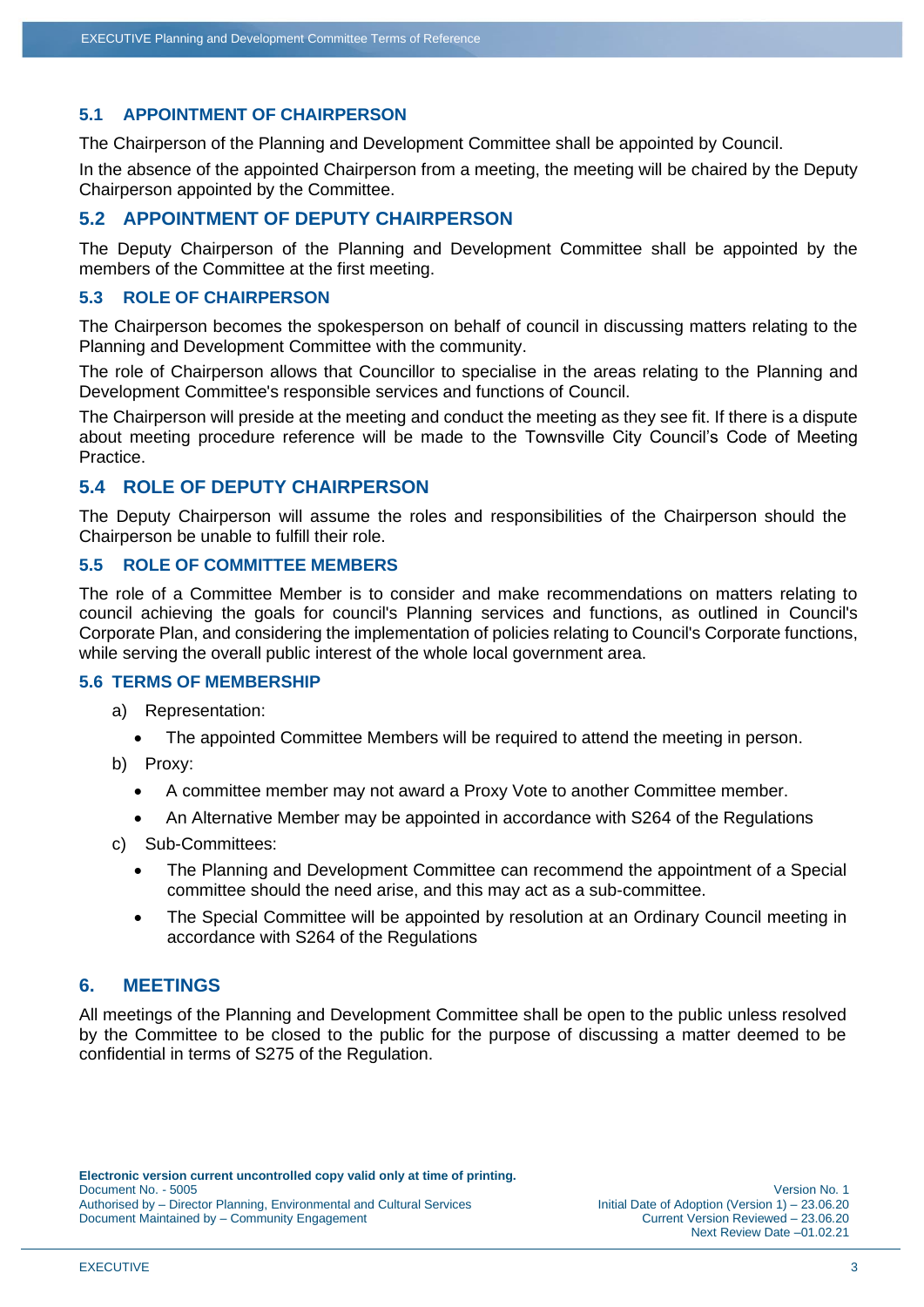#### **6.1 QUORUM**

The quorum for the Planning and Development Committee must be in accordance with Council's Code of Meeting Practice. The quorum for a Standing Committee meeting is a majority of the Councillors appointed to that committee, or where the committee is an even number one half of the number is a quorum.

## **6.2 FREQUENCY AND LOCATION**

Committee meetings are held at the Council Chambers located at 103 Walker Street, Townsville as resolved at the Statutory Meeting held on 24 April 2020. The first Planning and Development Committee meeting will be held in July 2020 due to the COVID-19 restrictions resolved at the Ordinary meeting on 24 April 2020. Upon adoption of these Terms of Reference at the June 2020 Ordinary Council meeting, subsequent 2020 committee meetings will be held on the Wednesday, two weeks preceding the Ordinary Council meeting, at 9am.

The schedule of Planning and Development Committee meetings are to be adopted in November of each year for the following calendar year.

In accordance with S277(2) of the Regulation the schedule of meetings must be published in a newspaper, circulating generally in its area, at least once a year, and on the Townsville City Council website.

#### **6.3 CONDUCT**

Meetings must be conducted in accordance with the provisions of the *Local Government Act* 2009 and *Local Government Regulation* 2012. If there is a dispute regarding meeting procedure or the conduct of an individual the Chairperson must refer to the Townsville City Council Code of Meeting Practice.

#### **6.4 CONFLICT OF INTEREST**

In accordance with S12 (Responsibilities of Councillors), S175C (Exclusion from meeting of Councillor with material personal interest) and S175E (Recording a conflict of interest) of the *Local Government Act 2009,* Committee members must declare their interest, whether material or personal, real or perceived.

#### **6.5 MEETING AGENDA**

The agenda for the Planning and Development Committee will be distributed in accordance with S258 (Notice of Meetings) of the Regulation. Council aims to distribute the Committee agenda at least two (2) clear business days prior to the meeting date.

#### **6.6 MEETING RECORDS**

The Planning and Development Committee will keep minutes of its proceedings in accordance with S<sub>272</sub> of the Regulation.

## **7. REPORTING REQUIREMENTS**

The Planning and Development Committee will provide a written report from each of its meetings to the next Ordinary meeting of council in accordance with S272(8) of the Regulations. The written report will contain both the Committee's deliberations and its advice or recommendations.

## **8. REVIEW AND PERFORMANCE EVALUATION**

#### **8.1 TERMS OF REFERENCE**

The Planning and Development Committee shall review these Terms of Reference at the first Committee Meeting of each calendar year.